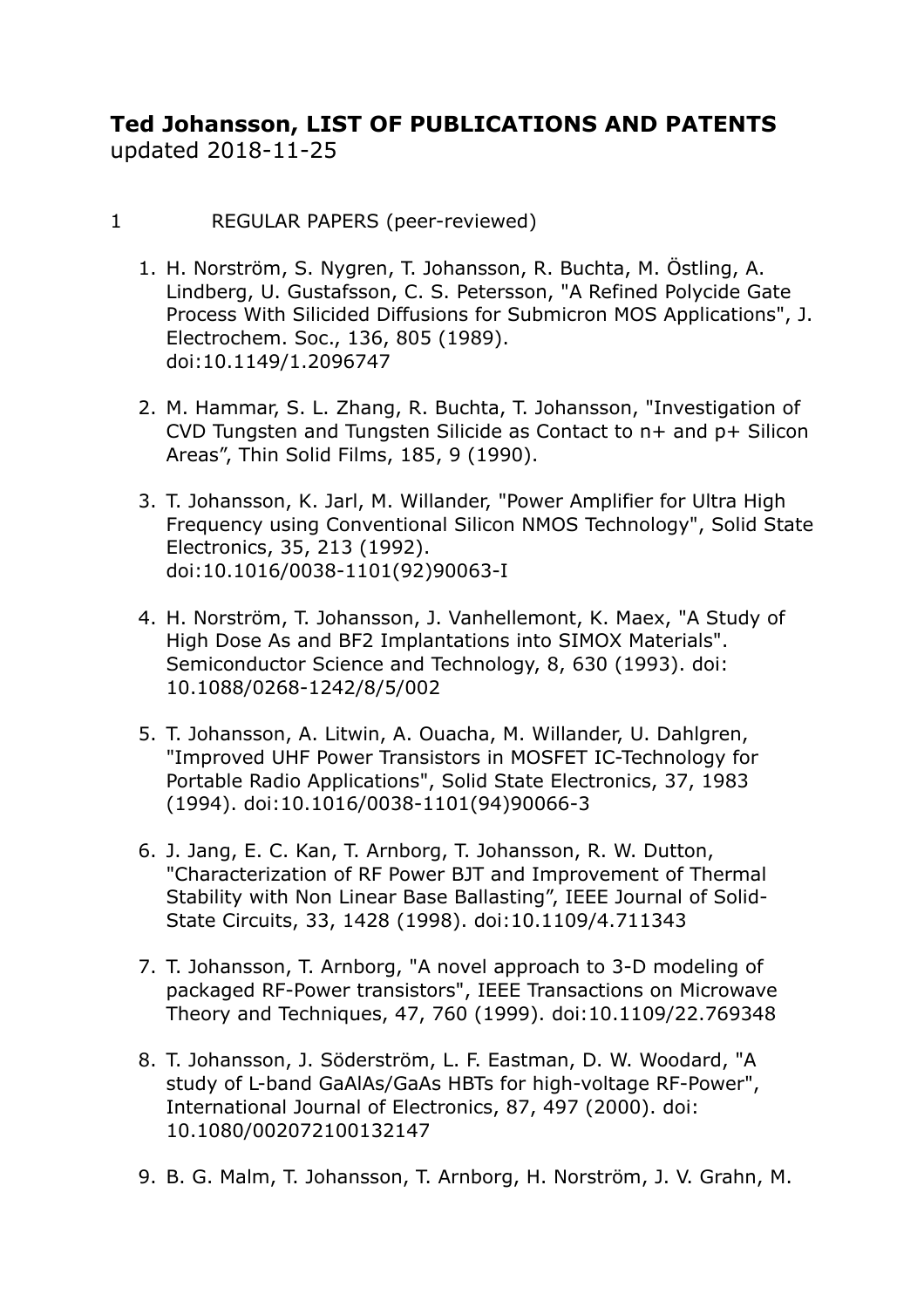Östling, "Implanted Collector Profile Optimization in a SiGe HBT Process", Solid State Electronics, 45, 399 (2001). doi:10.1016/ S0038-1101(01)00063-6

- 10.T. Johansson, W.-X. Ni, "Feasibility study of 25 V SiGe RF-Power Transistors for cellular base station output amplifiers", Materials Science and Engineering B89 (2002), p. 88. doi:10.1016/ S0921-5107(01)00763-2
- 11.M. Forsberg, T. Johansson, W. Liu, M. Vellaikal, "A Shallow and Deep Trench Isolation Module for RF BiCMOS", J. Electrochem. Soc., 151 (12) G839-G846 (2004). doi:10.1149/1.1811596
- 12.B. G. Malm, E. Haralson, T. Johansson, M. Östling, "Self-Heating Effects in a BiCMOS on SOI Technology for RFIC Applications", Trans. El. Dev., Vol. 52, No. 7, p. 1423, 2005. doi:10.1109/TED. 2005.850634
- 13.T. Johansson, B.G. Malm, H. Norström, U. Smith, M. Östling, "Influence of SOI-generated stress on BiCMOS performance", Solid-State Electronics, 50, 935 (2006). doi:10.1016/j.sse.2006.04.034
- 14.H. Norström, T. Johansson, "Formation of a buried collector layer in RF-bipolar devices by ion implantation", Microelectronics Journal, Vol. 37, No. 11, Nov. 2006, p. 1366. doi: 0.1016/j.mejo. 2006.06.009
- 15.A. Kashif, T. Johansson, C. Svensson, S. Azam, T. Arnborg, Q. Wahab, "Influence of interface state charges on RF performance of LDMOS transistor", Solid-State Electronics, 52, 1099 (2008). doi: 10.1016/j.sse.2008.04.001
- 16.M. Ferndahl, T. Johansson, H. Zirath, "Design and Evaluation of 20 GHz Power Amplifiers in 130 nm CMOS", International Journal of Microwave and Wireless Technologies, 2009, 1(4), 301–307. doi: 10.1017/S1759078709990316
- 17.T. Johansson, N. Soolati, J. Fritzin, "A High-Linearity SiGe RF Power Amplifier for 3G and 4G Small Basestations", International Journal of Electronics, Vol. 99, Issue 8, pp. 1145-1153, 2012. doi:10.1080/00207217.2011.651695
- 18.T. Johansson and J. Fritzin, "A Review of Watt-level CMOS RF power amplifiers", IEEE Transactions on Microwave Theory and Techniques, Vol. 62, Issue 1, pp. 111-124, 2014.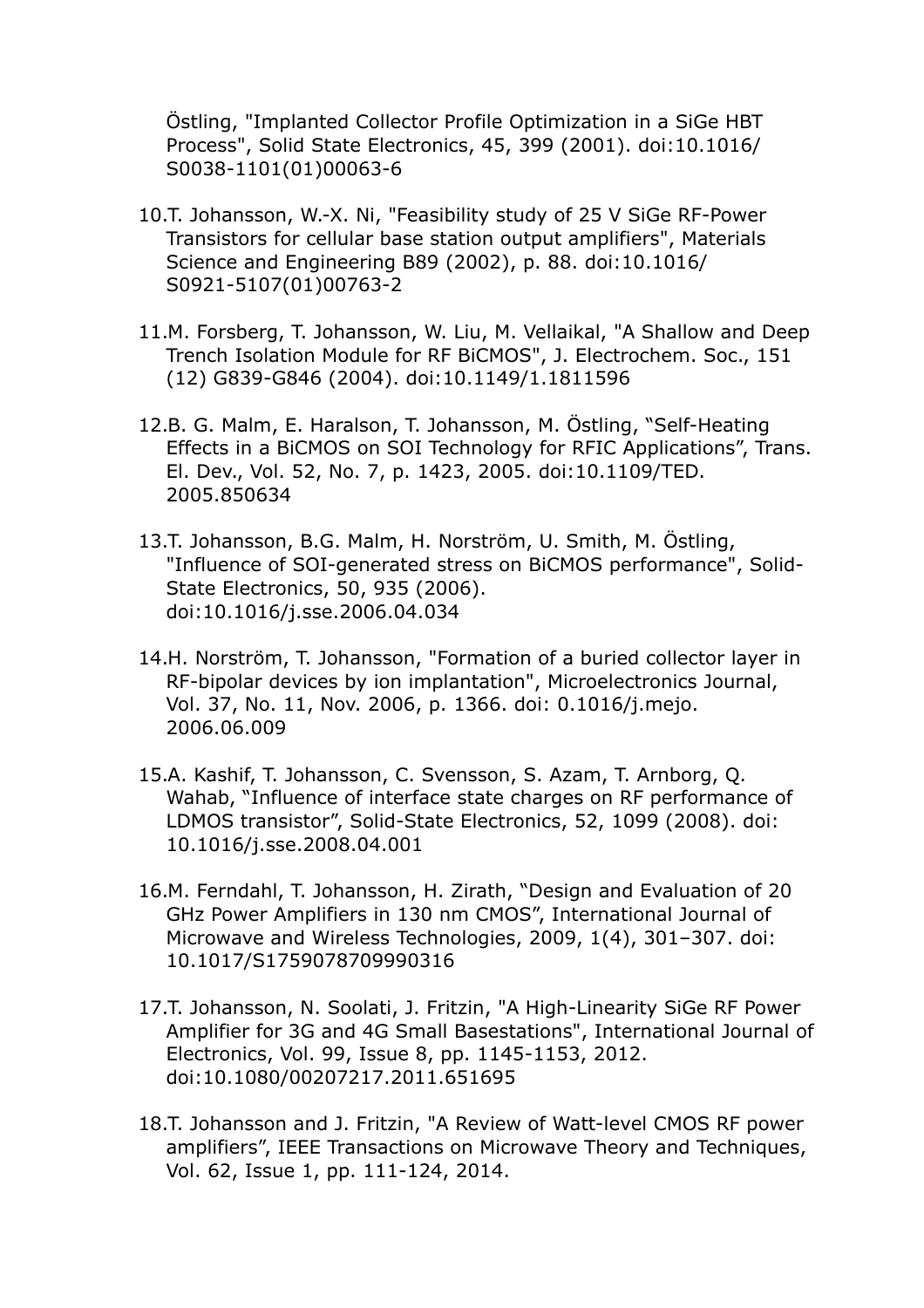doi:10.1109/TMTT.2013.2292608

- 19. M. F. U. Haque, M. T. Pasha, T. Johansson, "Aliasing-Compensated Polar PWM Transmitter", IEEE Transactions on Circuits and Systems-II: Express Briefs, Vol. 64, Issue 8, pp. 912-916, 2017. doi: 10.1109/TCSII.2016.2614433
- 20. M. T. Pasha, M. F. U. Haque, J. Ahmad, T. Johansson, "A Modified All-Digital Polar PWM Transmitter", IEEE Transactions on Circuits and Systems-I, Vol. 65, Issue 2, pp. 758-768, 2018. doi: 10.1109/TCSI.2017.2725980
- 21.M. T. Pasha, M. F. U. Haque, J. Ahmad, T. Johansson, "An All-digital PWM Transmitter with Enhanced Phase Resolution", IEEE Transactions on Circuits and Systems-II: Express Briefs, Vol. 65, Issue 11, pp. 1634-1638, 2018. doi: 10.1109/TCSII.2017.2766099
- 22. M. F. U. Haque, M. T. Pasha, T. Johansson, "A Power-Efficient Aliasing-Free PWM Transmitter", accepted for publication in IET Circuits, Devices & Systems, 2018. doi: 10.1049/iet-cds.2018.5011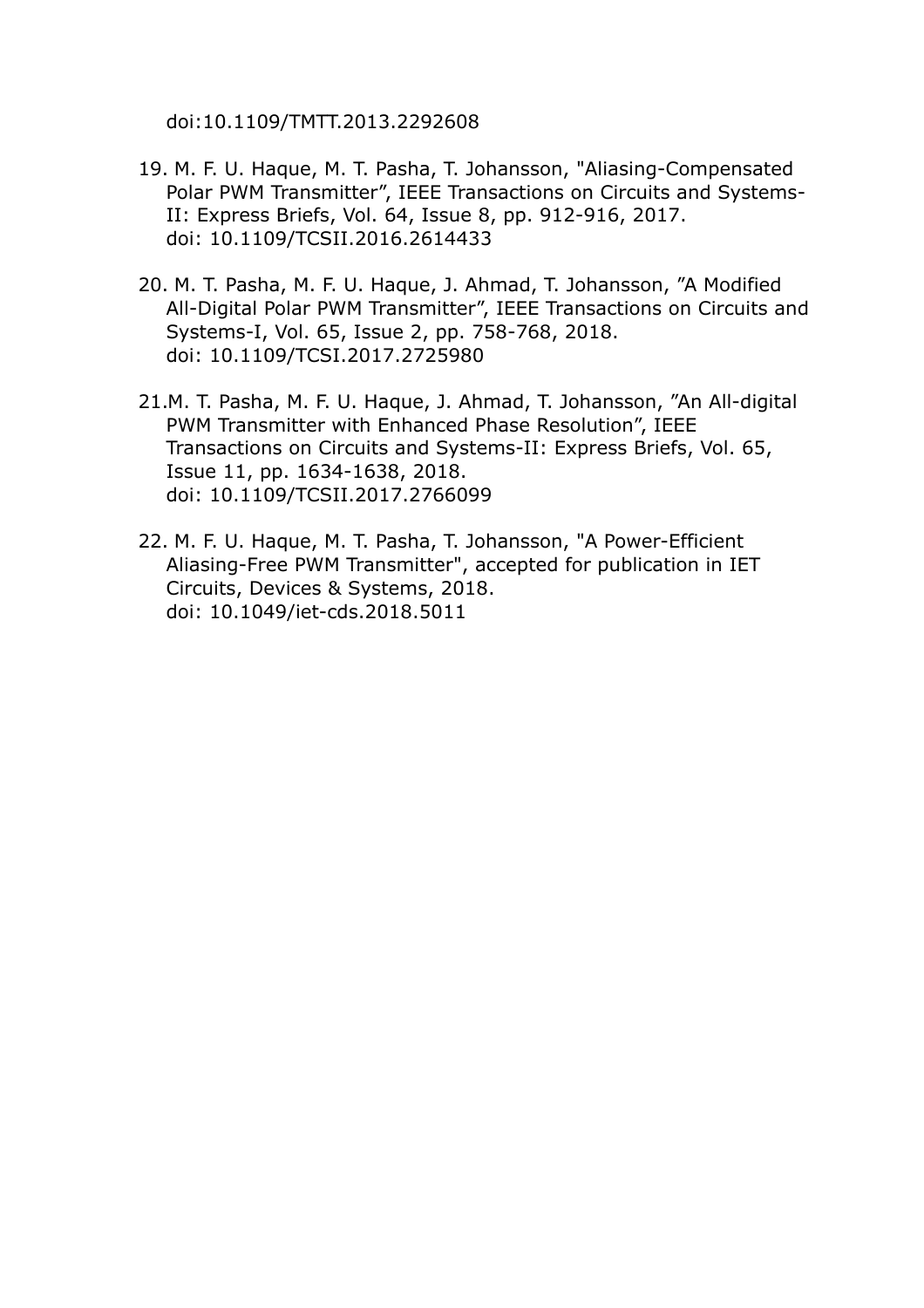### 2 CONFERENCE PAPERS (peer-reviewed)

- 1. M. Offenberg, T. Johannson, M. Aslam, P. Balk, "Electron Traps in B+ -implanted SiO2", Proceedings of ESSDERC 1984, p. 240, Lille, France, 1984. doi:10.1016/0378-4363(85)90577-7
- 2. U. Gustafsson, T. Johansson, R. Buchta, H. Norström, "Process and Device Characterization of a 1 um NMOS Technology", Proceedings of the International Seminar on Technology for High Speed Signal Processing, p. 43, Trondheim, Norway, 1985.
- 3. T. Johansson, U. Gustafsson, A. Lindberg, P. Dahl, "A Concept for a One Micron NMOS Process", Proceedings of the 12th Nordic Semiconductor Meeting, Jevnaker, Norway, 1986.
- 4. S. L. Zhang, R. Buchta, T. Johansson, H. Norström, U. Wennström, "LPCVD Tungsten Filled Vias for Multilayer Metallization", Proceedings of ESSDERC 1987, p. 201, Bologna, Italy, 1987.
- 5. H. Norström, R. Buchta, A. Lindberg, T. Johansson, U. Gustafsson, S. Nygren, M. Östling, C. S. Petersson, "A Refined SALICIDE (Self Aligned Silicide) Technology for CMOS-processing", presented at Electrochemical Society Meeting, Philadelphia, Pennsylvania, May 10-15th, 1987.
- 6. H. Norström, R. Buchta, A. Lindberg, U. Gustafsson, S. Nygren, C. S. Petersson, T. Johansson, M. Östling, "A Refined SALICIDE (Self Aligned Silicide) Technology for CMOS-processing", presented at RVK, Uppsala 1987.
- 7. T. Johansson, A. Lindberg, H. Norström, R. Buchta, U. Gustafsson, "A Refined Polycide Gate Process for Submicron MOS Applications", Proceedings of the 13th Nordic Semiconductor Meeting, p. 45, Saltsjöbaden, Sweden, 1988.
- 8. M. Hammar, S. L. Zhang, R. Buchta, T. Johansson, "Investigation of CVD Tungsten and Tungsten Silicide as Contact to n+ and p+ Silicon Areas", Proceedings of the 13th Nordic Semiconductor Meeting, p. 101, Saltsjöbaden, Sweden, 1988.
- 9. S. L. Zhang, M. Hammar, T. Johansson, R. Buchta, "Properties of WSi2: Ohmic Contact to n+ and p+ Si, Barrier between Al and Si, and Feasibility as First Metal in Multilevel Metallization Processes", ESSDERC 1988, Journal de Physique, Colloque C4, suppl. no 9, p. 171, September 1988. doi:10.1051/jphyscol:1988434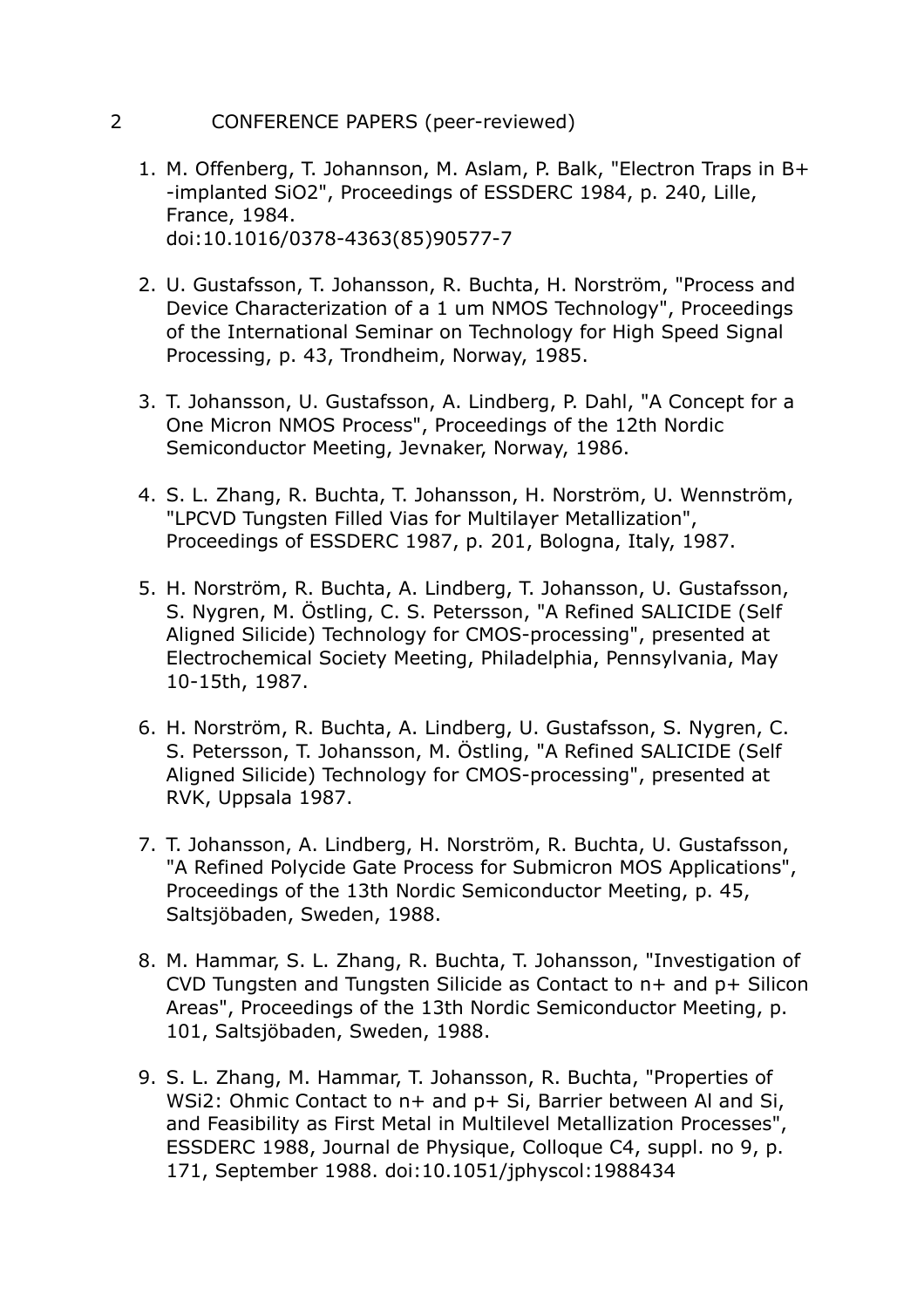- 10.T. Johansson, A. Litwin, "Power at Gigahertz Frequency using Silicon NMOS Technology", Proceedings of the 14th Nordic Semiconductor Meeting, p. 395, Aarhus, Denmark, 1990.
- 11.H. Norström, T. Johansson, J. Vanhellemont, K. Maex, "A Study of High Dose As and BF2 Implantations into SIMOX Materials", Proceedings of the 15th Nordic Semiconductor Meeting, p. 151, Finland, 1992.
- 12.T. Johansson, L. R. Virtanen and J. M. Gobbi, "UNDERGROUND CAPACITORS", Very Efficient Decoupling For High Performance UHF Signal Processing ICs", Proceedings of EURO-ASIC-94, Paris 1994. doi:10.1109/EDTC.1994.326807
- 13.J. Jang, E. C. Kan, L, So, R. W. Dutton, T, Johansson, T. Arnborg, "Parasitic Characterization of Radio-Frequency (RF) Circuits Using Mixed-Mode Simulations", Proc. CICC, pp. 445-448, 1996. doi: 10.1109/CICC.1996.510593
- 14.T. Johansson, S.-H. Hong, Q. Chen, B. Stegring, N. af Ekenstam , "Bipolar RF-Power Transistors for Cellular Base Station Output Amplifiers", GigaHertz 1997 Symposium, Stockholm, 1997.
- 15.O. Bengtsson, A. Rydberg, Q. Chen, T. Johansson, B. Ahl, K. Wallin, F. Purroy-Martin, "Large-signal characterization and modeling of LDMOS-transistors for RF-power applications", GigaHertz 1997 Symposium, Stockholm 1997.
- 16.T. Johansson, T. Arnborg, "RF-Power + SEM + JAVA + EM + SPICE = True! A novel approach to 3D modeling of packaged RF-Power transistors", GigaHertz 1997 Symposium, Stockholm, 1997.
- 17.T. Arnborg, T. Johansson, "3D characterization of RF power transistors", Proc. ICMTS, pp. 131-134, 1999. doi: 10.1109/ICMTS. 1999.766230
- 18.T. Johansson, O. Bengtsson, E. Nordlander, A. Rydberg, "RF-Power SiGe transistors for cellular base stations: base profile design", RVK99, Karlskrona, Sweden, June 14-17, 1999.
- 19.O. Bengtsson, T. Johansson, E. Nordlander. A. Rydberg, "Optimization of high-voltage RF power SiGe transistors for cellular applications", Proc. MIA-ME '99. p. III14 -III18, 1999. do:10.1109/ MIAME.1999.827839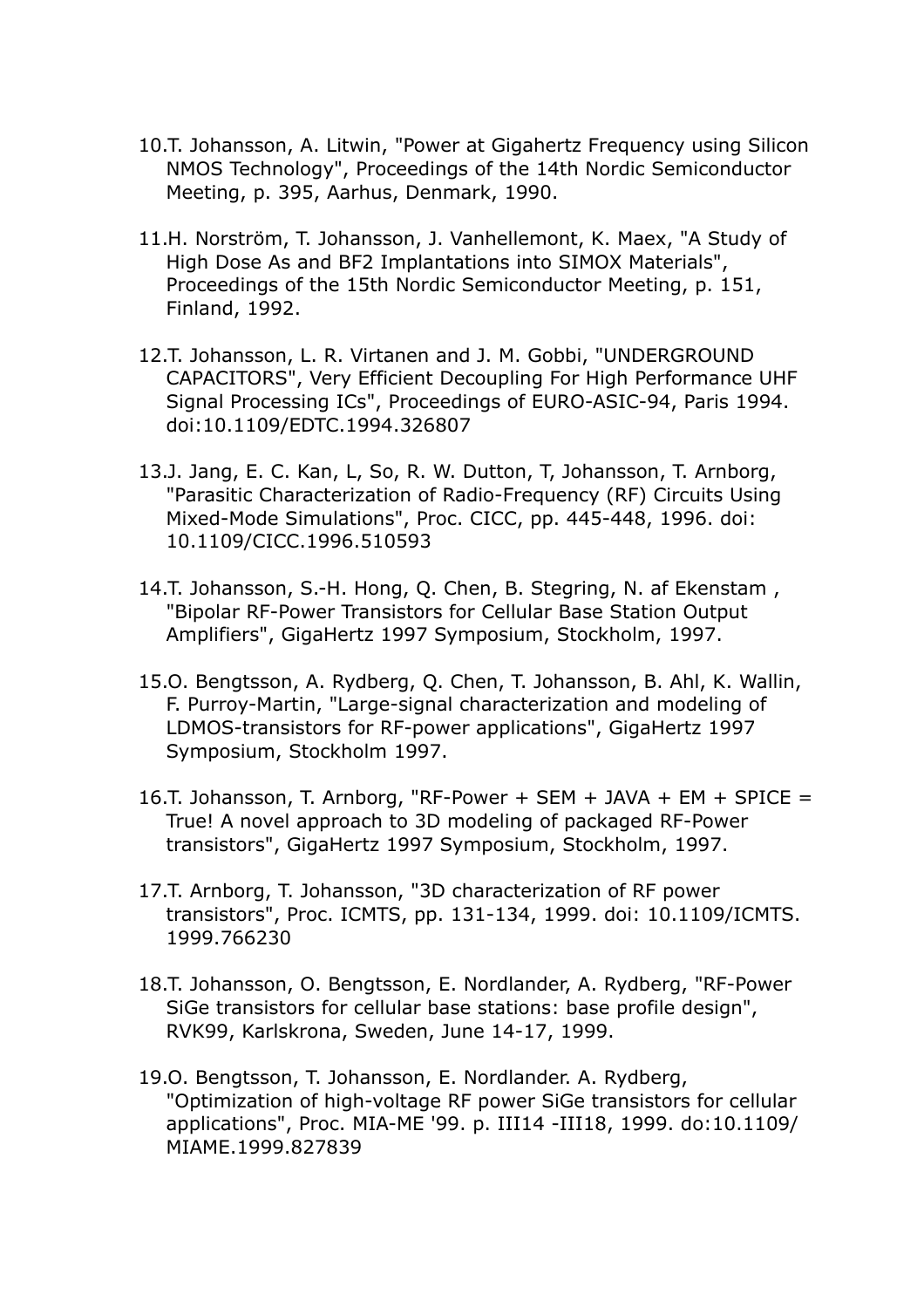- 20.M. Forsberg, C. Björmander, T. Johansson, T. Ko, W. Liu, M. Vellaikal, A. Cheshire, "Shallow and Deep Trench Isolation for use in RF-Bipolar IC:s", Proc. ESSDERC 2000, p. 212. doi: 10.1109/ESSDERC. 2000.194752
- 21.T. Johansson, W.-X. Ni, "Si/SiGe-heterojunction bipolar power transistors for 25 V cellular base station type of applications", First International Workshop on New Group IV(Si-Ge-C) Semiconductors, Sendai, Japan, Jan. 2001.
- 22.T. Johansson, W.-X. Ni, "Feasibility study of 25 V SiGe RF-Power Transistors for cellular base station output amplifiers", Second International Conference on Silicon Epitaxy and Heterostructures, Strasbourg, France, Jun. 2001. doi:10.1016/ S0921-5107(01)00763-2
- 23.J. Sjöström, C. Nyström, T. Johansson, T. Arnborg, "Interconnect model for simulation of a low-voltage integrated power amplifier", 15th European Conference on Circuit Theory and Design (ECCTD'01), Espoo, Finland, August 28-31, 2001.
- 24.T. Johansson, "Wireless-Trench Technology: A new approach to grounding in integrated power amplifiers", GigaHertz 2001 Symposium, Lund, Sweden, Nov. 26-27, 2001.
- 25.C. Nyström, T. Johansson, "A GSM triple-band power amplifier chip using silicon bipolar RF-IC technology", GigaHertz 2001 Symposium, Lund, Sweden, Nov. 26-27, 2001.
- 26.U. Hagström, P. Lundin, J. Engvall, T. Johansson, "GSM dual-band power amplifier module using silicon bipolar RF-IC technology", GigaHertz 2001 Symposium, Lund, Sweden, Nov. 26-27, 2001.
- 27.P. Johansson, T. Johansson, "Wireless-Trench Technology for silicon GSM power amplifiers", WDC2002, London, England, May. 16-17, 2002.
- 28.J. Pejnefors, T. Johansson, J. Wittborn, A. Santos, H. Norström, U. Smith, A. Cheshire, T. Buschbaum, C. Rosenblad, J. Ramm, "A Self-Aligned Double Poly-Si Process Utilizing Non-Selective Epitaxy of SiGe:C for Intrinsic Base and Poly-SiGe for Extrinsic Base", Proc. ESSDERC 2002, p. 259. doi:10.1109/ESSDERC.2002.194919
- 29.M. von Hartmann, T. Johansson, B.G. Malm, M. Östling, "Decreased low-frequency noise in polysilicon emitter bipolar transistors by epitaxial regrowth", Proc. 17th International Conference on Noise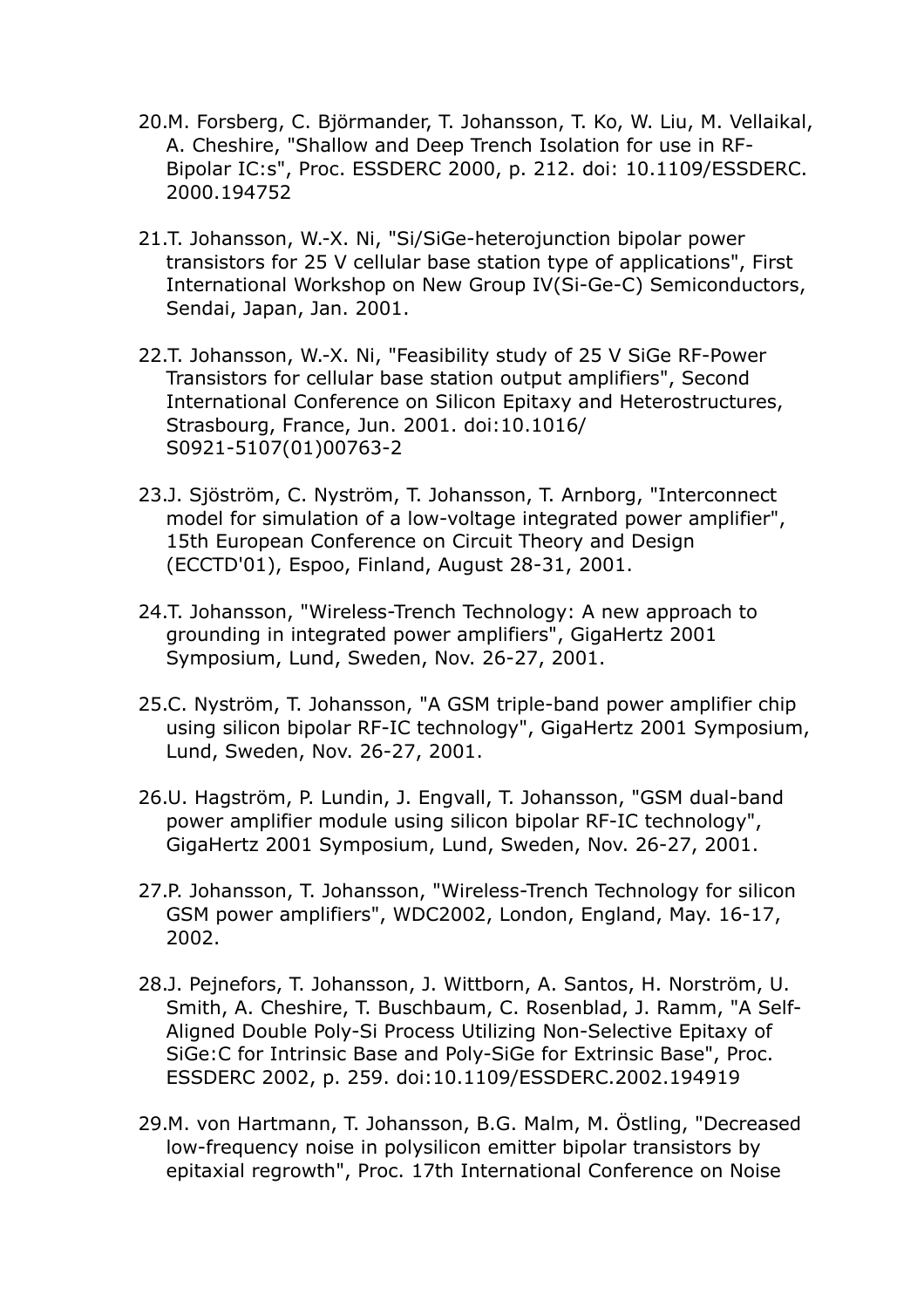and Fluctuations (ICNF), pp. 415-418, 2003.

- 30.E. Haralson, B.G. Malm, T. Johansson, M. Östling, "Influence of Self Heating in a BiCMOS on SOI Technology", Proceeding of the 34th European Solid-State Device Research conference, 2004 (ESSDERC 2004). 21-23 Sept. 2004, pp. 337-340. doi:10.1109/ESSDER. 2004.1356558
- 31.T. Arnborg, T. Johansson, A. U. Kashif, Q. Wahab, "A new powerful envelope model for combined system and device level simulation", GigaHertz 2005 Symposium, Nov 8-9 2005, Uppsala, Sweden.
- 32.T. Arnborg, T. Johansson, "Ultra-high tuning range capacitor", GigaHertz 2005 Symposium, Nov 8-9 2005, Uppsala, Sweden.
- 33.T. Johansson, B.G. Malm, H. Norström, U. Smith, M. Östling, "Influence of SOI-generated stress on BiCMOS performance", 2005 International Semiconductor Device Research Symposium (ISDRS), Dec 7-9, 2005. doi:10.1109/ISDRS.2005.1596177
- 34.C. Grewing, S. van Waasen, B. Bokinge, W. Einerman, A. Emericks, R. Engberg, C. Hedenäs, H. Hellberg, M. Hjelm, S. Irmscher, T. Johansson, A-M. Lann, M. Lewis, B. Li, O. Pettersson, W. Simbürger, D. Theil, R. Thüringer, "CMOS Radio with an Integrated 26dBm Power Amplifier for a Complete System-on-Chip Cordless Phone", 2007 IEEE Radio Frequency Integrated Circuits Symposium Honolulu, Hawaii - June 3 - 8, 2007. doi: 10.1109/RFIC. 2007.380840
- 35.A. Kashif, T. Johansson, C. Svensson, T. Arnborg, Q. Wahab, "Enhancement in Frequency Operation of LDMOS Transistor by Large Signal Physical Simulations", RFMTC07, Gävle, Sweden, Sep 11-12, 2007.
- 36.O. Pettersson, B. Bokinge, C. Grewing, S. van Waasen, W. Einerman, A. Emericks, R. Engberg, C. Hedenas, H. Hellberg, M. Hjelm, S. Irmscher, T. Johansson, A.-M. Lann, M. Lewis, B. Li, "A Wide Range CMOS Tunable Receiver for Cordless Telephone Applications", International Symposium on Integrated Circuits, ISIC '07, p.104, 26-28 Sept. 2007. doi: 10.1109/ISICIR.2007.4441807
- 37.N. Zimmermann, T. Johansson, S. Heinen, "Power Amplifiers in 0.13 µm CMOS for DECT: A Comparison Between Two Different Architectures", RFIT 2007, Singapore, Dec 9-11, 2007. doi:10.1109/ RFIT.2007.4443983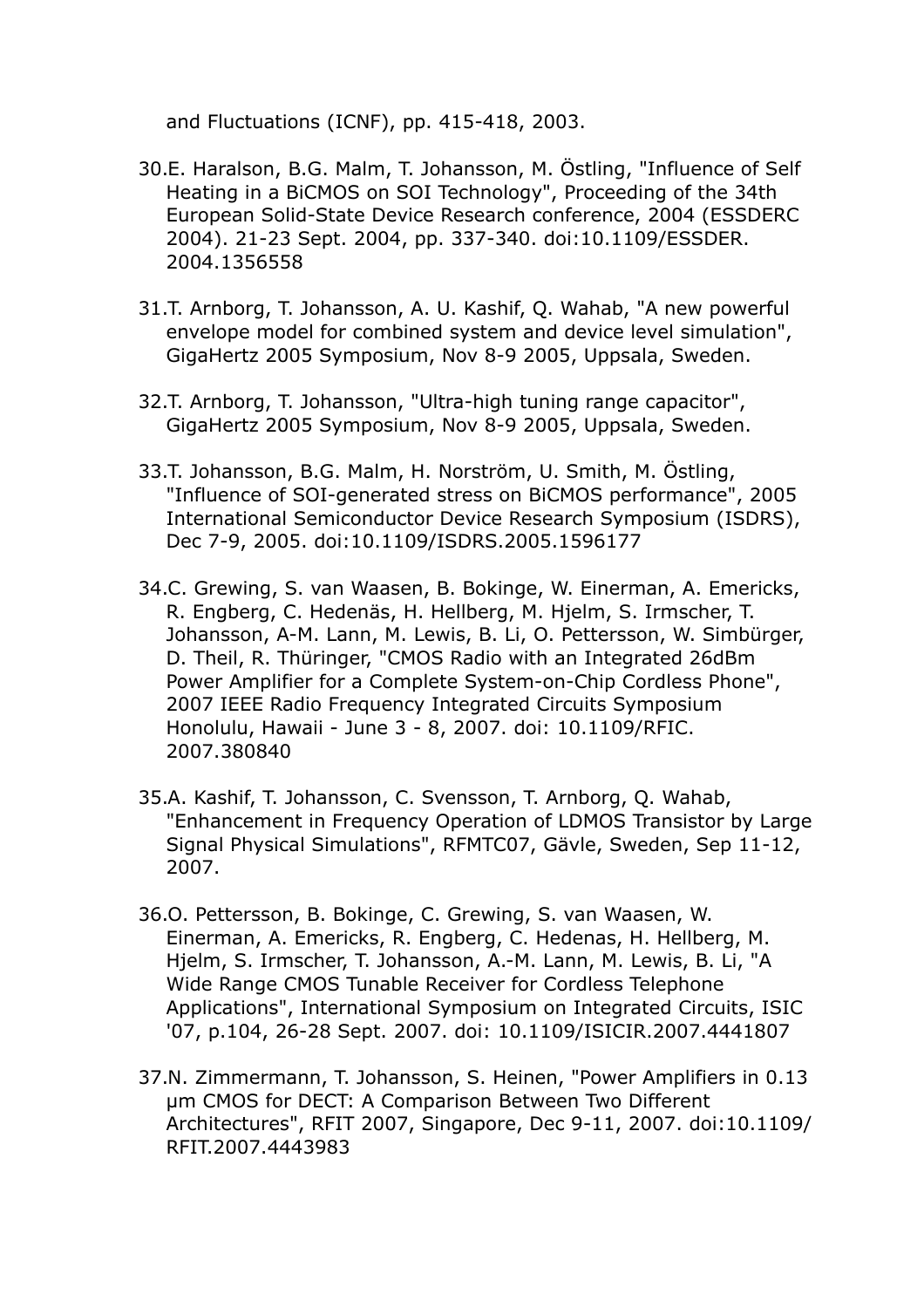- 38.N. Zimmermann, T. Johansson, S. Heinen, "A 27.4 dBm DECT Power Amplifier for 2.5V Supply in 0.13 µm CMOS", SiRF 2008, Orlando, USA, Jan 23-25, 2008. doi:10.1109/SMIC.2008.14
- 39.A. Kashif, T. Johansson, C. Svensson, Q. Wahab, "Optimization of RF LDMOS Transistors by TCAD Simulations", GigaHertz 2008 Symposium, Mar 5-6 2007, Gothenburg, Sweden.
- 40.J. Fritzin, T. Johansson, A. Alvandpour, "A 72.2Mbit/s LC-based Power Amplifier in 65nm CMOS for 2.4GHz 802.11n WLAN", MIXDES'08, Poznań, Poland, Jun 19-21, 2008
- 41.J. Fritzin, T. Johansson, A. Alvandpour, "Impedance Matching Techniques in 65nm CMOS Power Amplifiers for 2.4GHz 802.11n WLAN", EuMC 2008, Amsterdam, The Netherlands, Oct 27-28, 2008. doi:10.1109/EUMC.2008.4751677
- 42.M. Ferndahl, T. Johansson, H. Zirath, "20 GHz Power Amplifier Design in 130 nm CMOS", EuMIC 2008, Amsterdam, The Netherlands, Oct 27-28, 2008. doi:10.1109/EMICC.2008.4772277
- 43.J. Fritzin, T. Sundström, T. Johansson, A. Alvandpour, "Reliability Study of a Low-Voltage Class-E Power Amplifier in 130nm CMOS", ISCAS 2010, May 30-Jun 2, 2010. doi:10.1109/ISCAS. 2010.5537959
- 44.T. Johansson, O. Bengtsson, S. Lotfi, L. Vestling, H. Norström, J. Olsson, C. Nyström, "A +32.8 dBm LDMOS power amplifier for WLAN in 65 nm CMOS technology", presented at EuMIC 2013, Nuremberg, Germany, Oct 7-8, 2013.
- 45.M. F. U. Haque, T. Johansson, D. Liu, "Combined RF and Multilevel PWM Switch Mode Power Amplifier", presented at Norchip 2013, Vilnius, Lithuania, Nov 11-12, 2013. doi:10.1109/NORCHIP. 2013.6702010
- 46.T. Johansson, M. Salter, M. Vignetti, "Strategies to Multi-Watt PAs in nanometer CMOS", presented at Gigahertz Symposium 2014, Gothenburg, Sweden, Mar 11-12, 2014.
- 47. M. F. U. Haque, T. Johansson, D. Liu, "Power Efficienct Band-limited Pulse Width Modulated Transmitter",
- 48.M. F. U. Haque, T. Johansson, D. Liu, "Modified Band-limited Pulsewidth Modulated Polar Transmitter", presented at ISMOT 2015, Dresden, Germany, Jun 29 - Jul 1, 2015.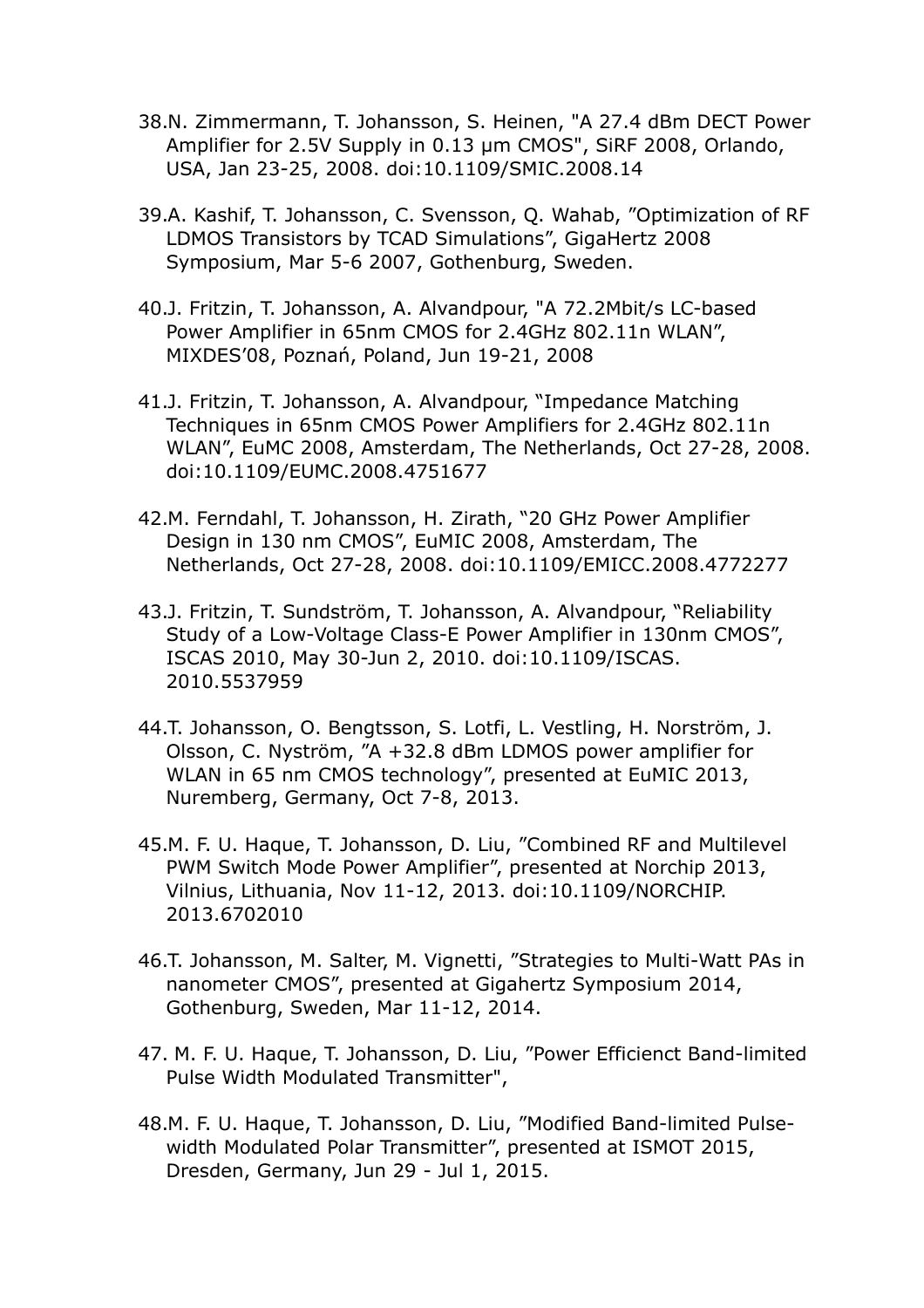- 49.M. F. U. Haque, T. Johansson, D. Liu, "Combined RF and multiphase PWM Transmitter", presented at ECCTD2015, Trondheim, Norway, Aug 24-26, 2015.
- 50.L. Landén, M. B. Hossain, T. Johansson, "On the Design of an Antenna Switch in 28 nm FD-SOI CMOS", presented at Gigahertz 2016 symposium, Linköping, Sweden, Mar 15-16, 2016.
- 51.M. F. U. Haque, T. Johansson, D. Liu, "Large Dynamic Range PWM Transmitter", presented at Gigahertz 2016 symposium, Linköping, Sweden, Mar 15-16, 2016.
- 52.T. Johansson, O. Najari, and M. Carlsson, "Linear CMOS-PA design in different 28 nm technologies", presented at Gigahertz 2016 symposium, Linköping, Sweden, Mar 15-16, 2016.
- 53. O. Morales Chacón, T. Johansson, T. Flink, "The effect of DPD bandwidth limitation on EVM for a 28 nm WLAN 802.11ac transmitter", presented at NORCAS 2017, Linköping, Sweden, Oct 23-25, 2017.
- 54. M. T. Pasha, M. F. U. Haque, J. Ahmad, T. Johansson, "An All-Digital Polar PWM Transmitter", presented at Gigahertz 2018 symposium, Lund, Sweden, May 24-25, 2018.
- 55. T. Johansson, O. Morales Chacón, T. Flink, "Digital predistortion with bandwidth limitations for a 28 nm WLAN 802.11ac transmitter", presented at Gigahertz 2018 symposium, Lund, Sweden, May 24-25, 2018.
- 56. M. T. Pasha, M. F. U. Haque, T. Johansson, "A Comparison of Polar and Quadrature RF-PWM", presented at NORCAS 2018, Tallinn, Estonia, Oct 30-31, 2018.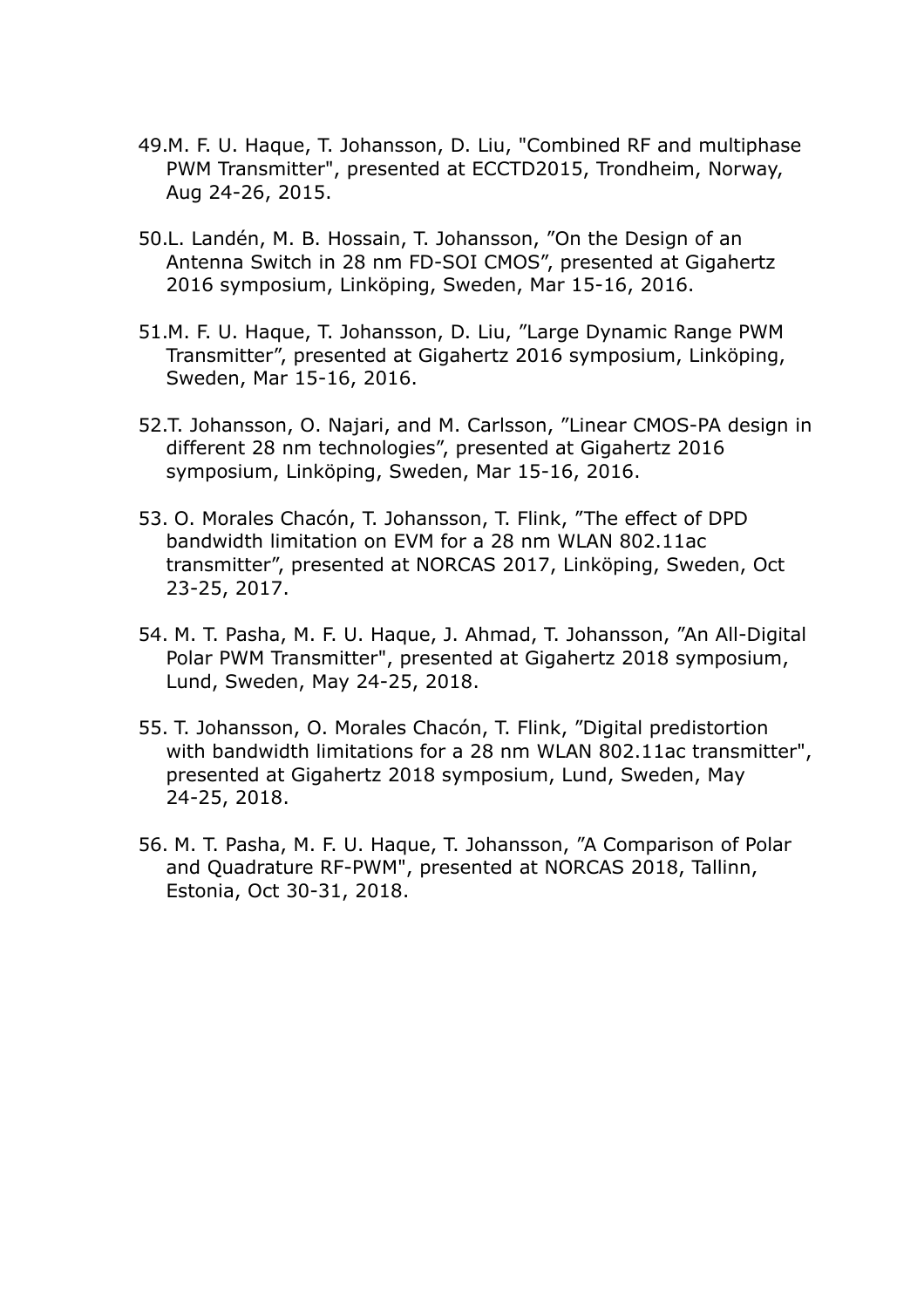#### 3 CONFERENCE PAPERS (non peer-reviewed)

- 1. T. Johansson, "A CMOS SoC for DECT/WDCT cordless phones with 27 dBm integrated power amplifier", SSoCC'07, Fiskebäckskil, Sweden, May 14-15, 2007.
- 2. J. Fritzin, T. Johansson, A. Alvandpour, "Power Amplifier for WLAN in 65nm CMOS", SSoCC '08, Södertuna, Sweden, May 5-6, 2008. Best Student Paper award.
- 3. T. Johansson, O. Bengtsson, S. Lotfi, L. Vestling, H. Norström, J. Olsson, C. Nyström, "A linear 32.8 dBm 2.4 GHz LDMOS power amplifier in 65 nm CMOS", SSoCC'13, Ystad, Sweden, May 6-7, 2013.
- 4. M. F. U. Haque, T. Johansson, D. Liu, "Modified Multilevel PWM Switch Mode Power Amplifier", SSoCC'14, Vadstena, Sweden, May 12-13, 2014.
- 5. T. Johansson, M. Salter, M. Vignetti, "Multi-Watt PA design in 28 nm CMOS on SOI", SSoCC'14, Vadstena, Sweden, May 12-13, 2014.
- 6. M. F. U. Haque, T. Johansson, D. Liu, "Combined RF and multiphase PWM Transmitter", SSoCC'15, Göteborg, Sweden, May 4-5, 2015.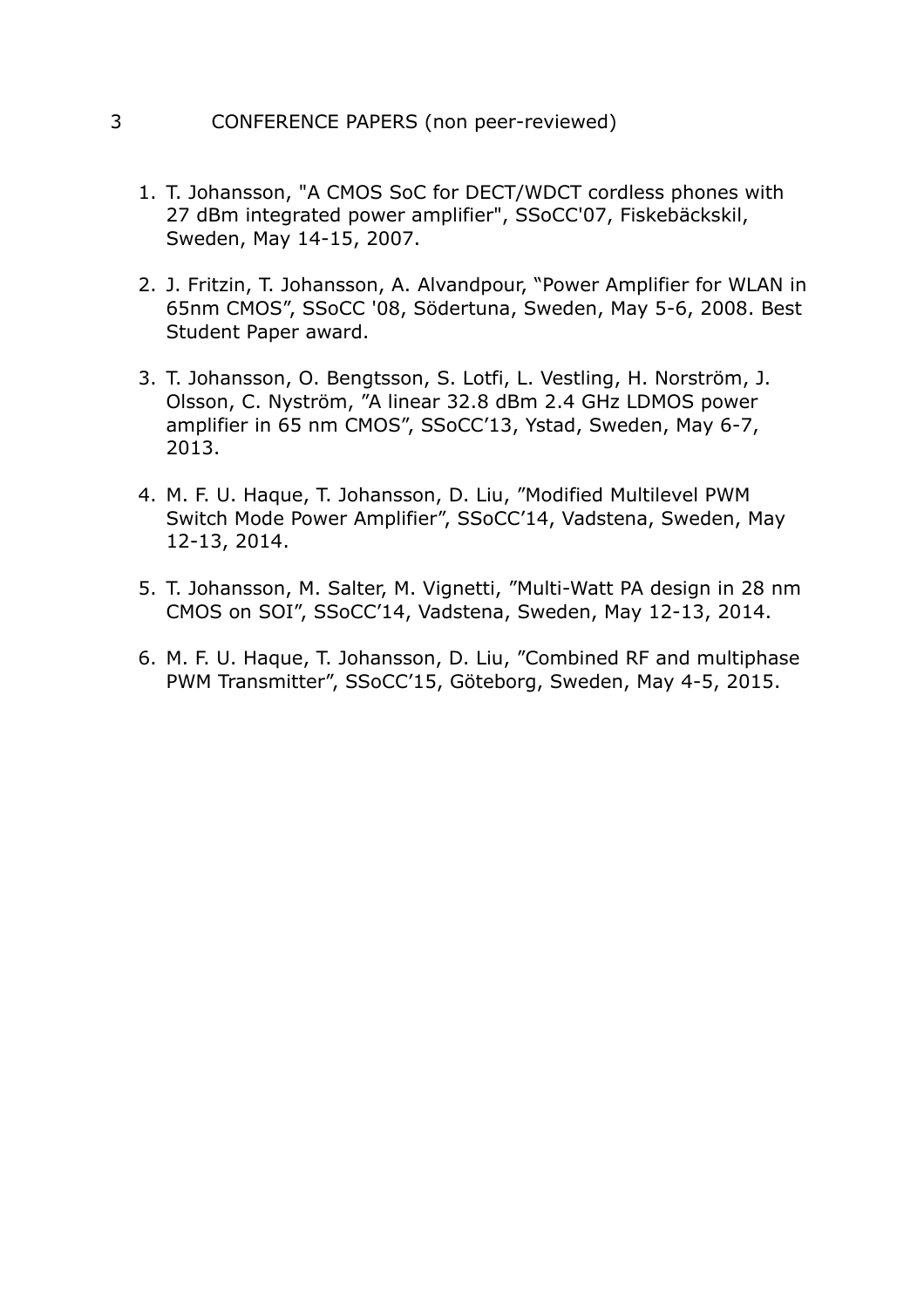#### 4 MAGAZINES

- 1. T. Johansson, "Inside the RF Power transistor", Applied Microwaves & Wireless, p. 34, Sep/Oct 1997.
- 2. T. Johansson, "Inside the RF Power transistor", Electronic Product Design Europe, p. C8, Oct. 1997.
- 3. T. Johansson, "Wireless-Trench technology for portable wireless applications", Ericsson Review 01-2001.
- 4. T. Johansson, "Wireless Trench ny teknik för trådlösa tillämpningar", Elektronik i Norden, No. 11, p. 66, June 2001.
- 5. T. Johansson, "Silicon power amplifier RFIC technology for portable wireless applications", Microwave Engineering, p. 19, July 2001.
- 6. T. Johansson, U. Hagström, P. Lundin, J. Engvall, D. Uggla, "A highefficiency low-cost silicon bipolar GSM dual-band PA module", Microwave Journal, p. 60, Dec 2001.
- 7. J. Pejnefors, T. Johansson, "High-performance bipolar transistors with SiGe:C and poly-SiGe", Unaxis Chip Magazine No. 8, March 2003.
- 8. T. Johansson, J. Pejnefors, "Modular concept overcomes SiGe bipolar process problems", Compound Semiconductor, June 2003.
- 9. M.Anderson, T. Johansson, S. Signell, "Tionde konferensen om SoC", Elektronik i Norden, 5/2010.
- 10.S. Signell, T. Johansson, M. Anderson, "Swedish System-on-Chip Conference Celebrates Tenth Anniversary [Chapters]", IEEE Solid-State Circuits Magazine, No. 4, p. 53, 2010.
- 11.T. Johansson, "Behovet av mobil beräkningskapacitet ökar snabbare än teknikutvecklingen", Elektronik i Norden, 5/2011.
- 12.T. Johansson, "11th Swedish System-on-Chip Conference Sponsored by SSCS-Sweden in May", IEEE Solid-State Circuits Magazine, No. 4, p. 58, 2011.
- 13.T. Johansson, "Att mäta kvalitet i utbildning", Elektroniktidningen, No. 11, p. 8, 2013.
- 14.T. Johansson, "Porter och chips", Elektronik i Norden, 2015-05-19.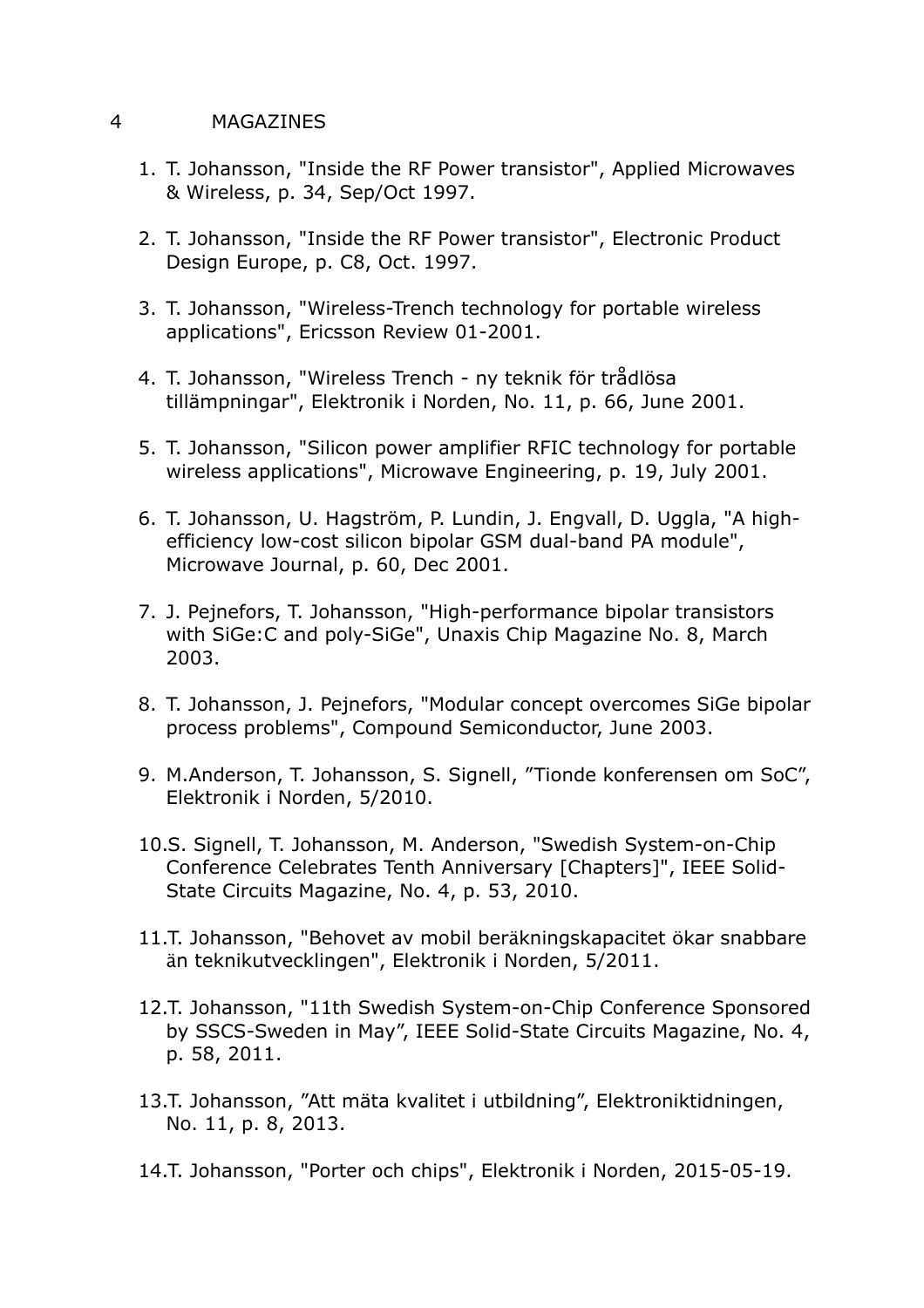<http://www.elinor.se/index.php/Porter-och-chips.html>

- 15.T. Johansson, "Lär dem löda", Elektroniktidningen, No. 7-8, p. 8, 2015. [http://www.etn.se/index.php?](http://www.etn.se/index.php?option=com_content&view=article&id=61258) [option=com\\_content&view=article&id=61258](http://www.etn.se/index.php?option=com_content&view=article&id=61258)
- 16.T. Johansson, "Porter and Chips. Swedish SSC/CAS Chapter Conference in Historic Beer Brewery", IEEE Solid-State Circuits Magazine, No. 4, p. 91, 2015.

## 5 OTHER MATERIAL

- 1. T. Johansson, "Inside the RF Power transistor", Application Note, Ericsson Components AB, 1997.
- 2. T. Johansson, J. Curtis, "Gold: A Strategic Choice!", Application Note, Ericsson Components AB, 1999.
- 3. T. Johansson, "The SiGe bipolar transistor: History, Present, Future", Chapter 1 in "Silicon-Based Semiconductor Components for Radio-Frequency Integrated Circuits", ed. Will Z. Cai, Transworld Research Publisher, 2006. ISBN:81-7895-196-7

## 6 Lic. Eng. Thesis.

T. Johansson, "Process and Device Development of MOSFET Technologies for Telecommunication Applications", Linköping Studies in Science and Technology, Thesis No. 375. Presented at LiU June 2, 1993. ISBN 91-7871-115-0

7 Ph.D. Thesis.

T. Johansson, "The transistor, with emphasis on its use for radio frequency telecommunication.", Linköping Studies in Science and Technology, Dissertation No. 508. Presented at LiU, February 13, 1998. ISBN 91-7219-110-4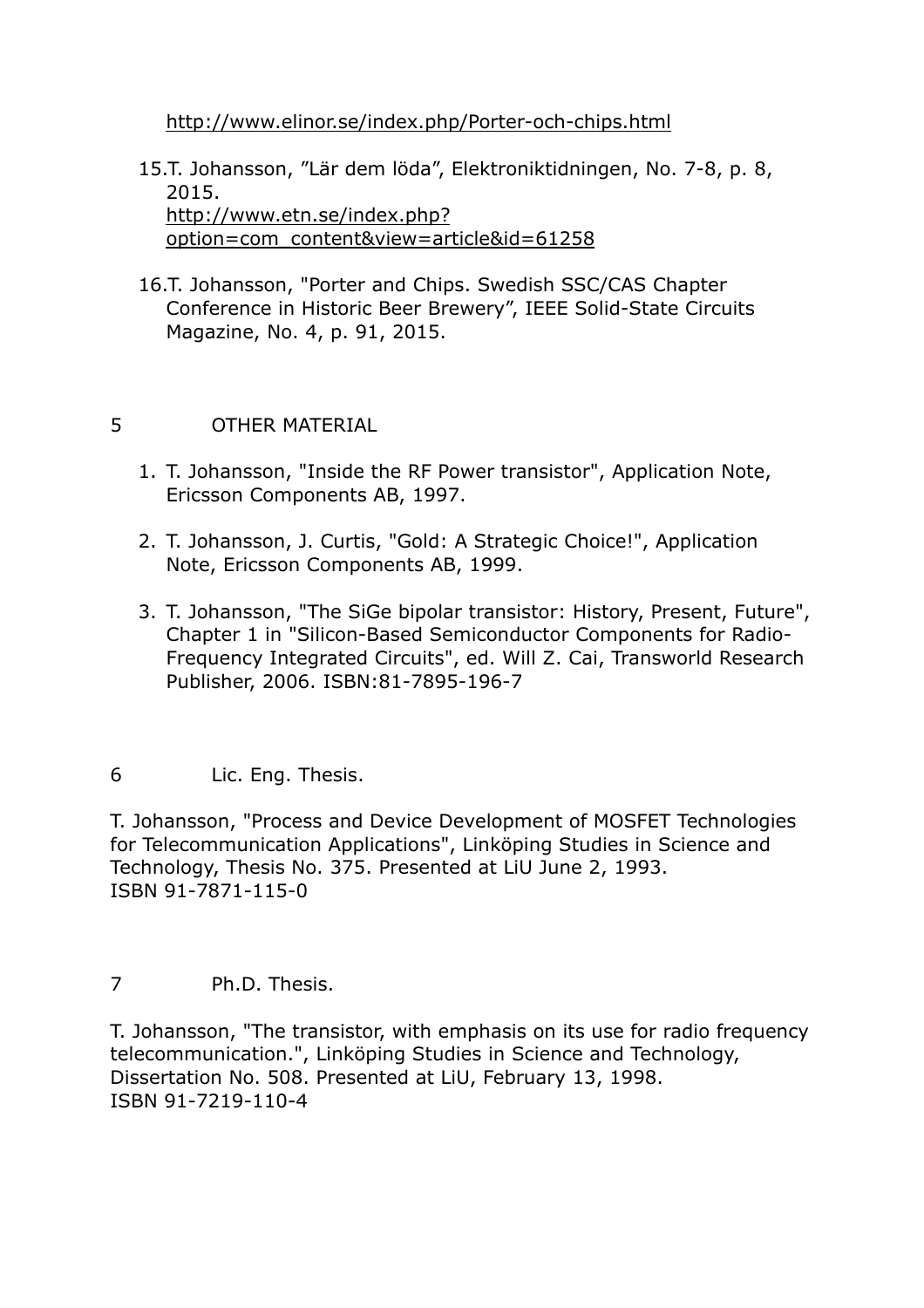### 8 PATENTS

- 1. T. Johansson, J.-M. Gobbi, "Equipment for minimising parasitic capacitance arising between substrate and coupling capacitor uses capacitive coupling between different function blocks in an integrated circuit", Swedish Patent Nr. 470 115, filed 1992-05-02.
- 2. T. Johansson, J.-M. Gobbi, "High capacitance capacitor for an IC and method of mfr. is formed in a substrate beneath existing metallisation so that no additional substrate surface is required", Swedish Patent Nr. 470 415, filed 1992-07-02.
- 3. T. Johansson, I. Hamberg, L. Leighton, "Layout for radio frequency power transistors", US Patent 5,488,252, filed 1994-08-16.
- 4. T. Johansson, L. Leighton, "Ballast monitoring for radio frequency power transistors", US Patent 5,907,180, filed 1994-11-03.
- 5. T. Johansson, L. Leighton, "Emitter ballast bypass for radio frequency power transistors", US Patent 5,684,326, filed 1995-02-24.
- 6. T. Johansson, J.-M. Gobbi, "Low loss inductors with active compensation for very high Q filters", Swedish Patent 506,626, filed 1995-11-27.
- 7. T. Johansson, H. Norström, "Inductors for Integrated Circuits", Swedish Patent 510,443, filed 1996-05-31.
- 8. L. Leighton, T. Johansson, B. Skoglund, "Improved thermal ballasting in a RF transistor", US Patent 5,804,867, filed 1996-10-02.
- 9. T. Johansson, L. Leighton, "Field Shield Isolation", Swedish Patent 509,780, filed 1997-07-04.
- 10.T. Johansson, T. Arnborg, "Linearity Improvement", Swedish Patent No. 511,891, filed 1997-08-29.
- 11.Litwin, T. Johansson, "Method and device for interconnect radio frequency power SiC field effect transistors", Swedish Patent 520,119, filed 1998-10-13.
- 12.T. Johansson, J.-C. Nyström, "Method for semiconductor manufacturing", Swedish Patent 514,792, filed 1998-11-04.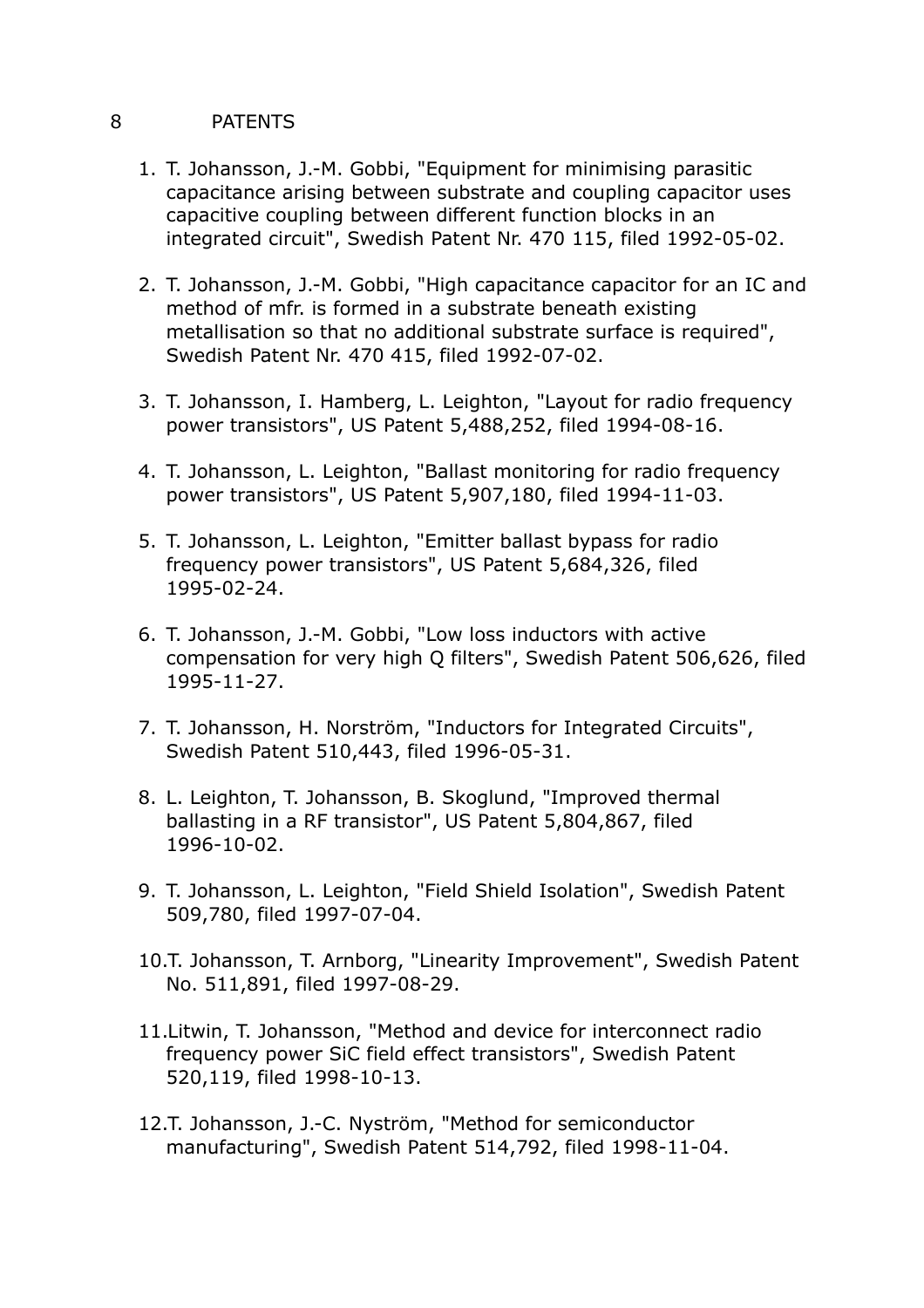- 13.T. Johansson, J.-C. Nyström, "Semiconductor device with deep substrate contacts", Swedish Patent 515,158, filed 1999-02-10.
- 14.T. Johansson, "Improved RF-power transistor", Swedish Patent 515,836, filed 1999-05-17.
- 15.T. Johansson, "Collector-up RF power transistor", Swedish Patent 516,338, filed 1999-05-31.
- 16.T. Johansson, "Method to fabricate a MOS Transistor", Swedish Patent 517,452, filed 1999-09-01.
- 17.H. Norström, C. Björmander, T. Johansson, "Self-aligned trench", Swedish Patent 518,533, filed 1999-09-17.
- 18.H. Norström, T. Johansson, "Indium-enhanced bipolar transistors", Swedish Patent 517,434, filed 1999-10-08.
- 19.H. Norström, T. Johansson, "Self-aligned base etch for bipolar transistors", Swedish Patent 517,833, filed 1999-11-26.
- 20.T. Arnborg, T. Johansson, "Bipolar transistor structure", Swedish Patent 517,711, filed 1999-12-02.
- 21.H. Norström, T. Arnborg, T. Johansson, "Implanted launcher layer", Swedish Patent 518,710, filed 2000-06-26.
- 22.C. Björmander, H. Norström, T. Johansson, "Cavity Inductor", Swedish Patent 519,893, filed 2000-11-09.
- 23.T. Johansson, H. Norström, M. Carlsson, "Trench-Plug-Shield Inductor", Swedish Patent 520,093, filed 2000-12-13.
- 24.H. Norström, T. Johansson, P. Algotsson, "Semiconductor Processing", Swedish Patent 522,527, filed 2001-05-04.
- 25.T. Arnborg, T. Johansson, "Low-noise MOS device", Swedish Patent 522,714, filed 2001-07-13.
- 26.H. Norström, T. Johansson, "Selective base etch with SiGe", filed to Swedish Patent Office 2001-07-18.
- 27.H. Norström, T. Johansson, "Silicon-Germanium Mesa Transistor", Swedish Patent 522,891, filed 2001-11-09.
- 28.H. Norström, T. Johansson, "Lateral PNP", Swedish Patent 522,890,